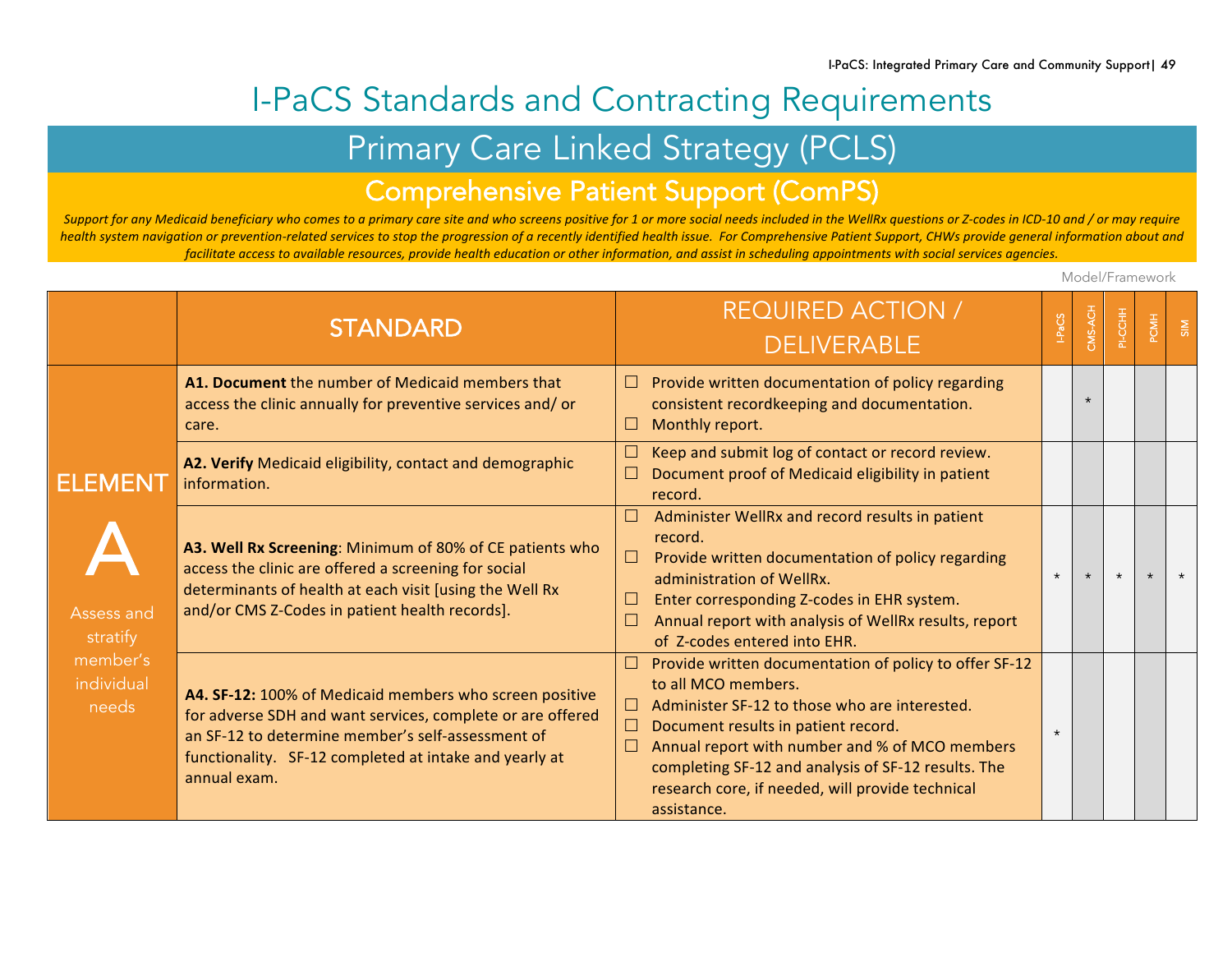|                                  | <b>STANDARD</b>                                                                                                                                                                                                                                                                             | <b>REQUIRED ACTION /</b><br><b>DELIVERABLE</b>                                                                                                                                                                                                                                                                | უ       | CMS-ACH | PI-CCHH | PCMH    | $\frac{8}{5}$ |
|----------------------------------|---------------------------------------------------------------------------------------------------------------------------------------------------------------------------------------------------------------------------------------------------------------------------------------------|---------------------------------------------------------------------------------------------------------------------------------------------------------------------------------------------------------------------------------------------------------------------------------------------------------------|---------|---------|---------|---------|---------------|
|                                  | A5. Identify high-risk or complex patients (see IPS<br>definition) and communicate with MCO regarding these<br>members, following established criteria and process.                                                                                                                         | Provide written documentation of high-risk or<br>complex patients.<br>Monthly invoice report with documentation.<br>⊔                                                                                                                                                                                         |         |         |         | $\star$ |               |
|                                  | A6. Pre-visit preparation is conducted. [e.g. CHW checks<br>the EMR of each Medicaid member to see if he/she has<br>been ordered lab tests, referrals to specialists, etc. Checks<br>the MCO referral to see why these patients are considered<br>eligible for care coordination services.] | Provide written documentation of PnP for pre-visit<br>□<br>review.<br>Documentation system for obstacles and member<br>$\Box$<br>needs.<br>Report summarizing obstacles and member needs.<br>$\Box$                                                                                                           | $\star$ |         |         | $\star$ |               |
|                                  | A7. Review clinical diagnoses and primary care referrals<br>from prior visits. Determine status of follow-up and any<br>member obstacles and needs.                                                                                                                                         | PnP showing review process.<br>Documentation of obstacles or member needs.<br>Report summarizing obstacles and member needs.                                                                                                                                                                                  |         |         |         |         |               |
| <b>ELEMENT</b>                   | <b>B1. Systems:</b> The CE establishes referral and follow-up<br>systems for social or related services. The CHW matches<br>Medicaid member's identified social needs with community<br>service providers and/or assists member to identify other<br>social supports.                       | Community services resource inventory.<br>Documentation of CE referrals to CHW.<br>$\Box$<br>Keep CHW log of intervention with patient including<br>$\Box$<br>patient referral to community service providers and<br>other social supports.<br>Create patient care plan as appropriate (IPS members<br>only). | $\star$ |         |         |         |               |
| Community<br>Service &           | <b>B2. Referral review</b> and summary with Medicaid member<br>and distributes copy to member.                                                                                                                                                                                              | Provide written documentation of policy to ensure<br>□<br>that information is provided to patients in a<br>consistent manner.                                                                                                                                                                                 |         | $\star$ |         |         |               |
| <b>Health Care</b><br>Navigation | <b>B3. Community resource list: Maintains a current</b><br>community resource list on topics of importance to the<br>Medicaid member population as determined by WellRx or Z-<br>codes.                                                                                                     | Sample list of community resources                                                                                                                                                                                                                                                                            |         |         |         | $\star$ |               |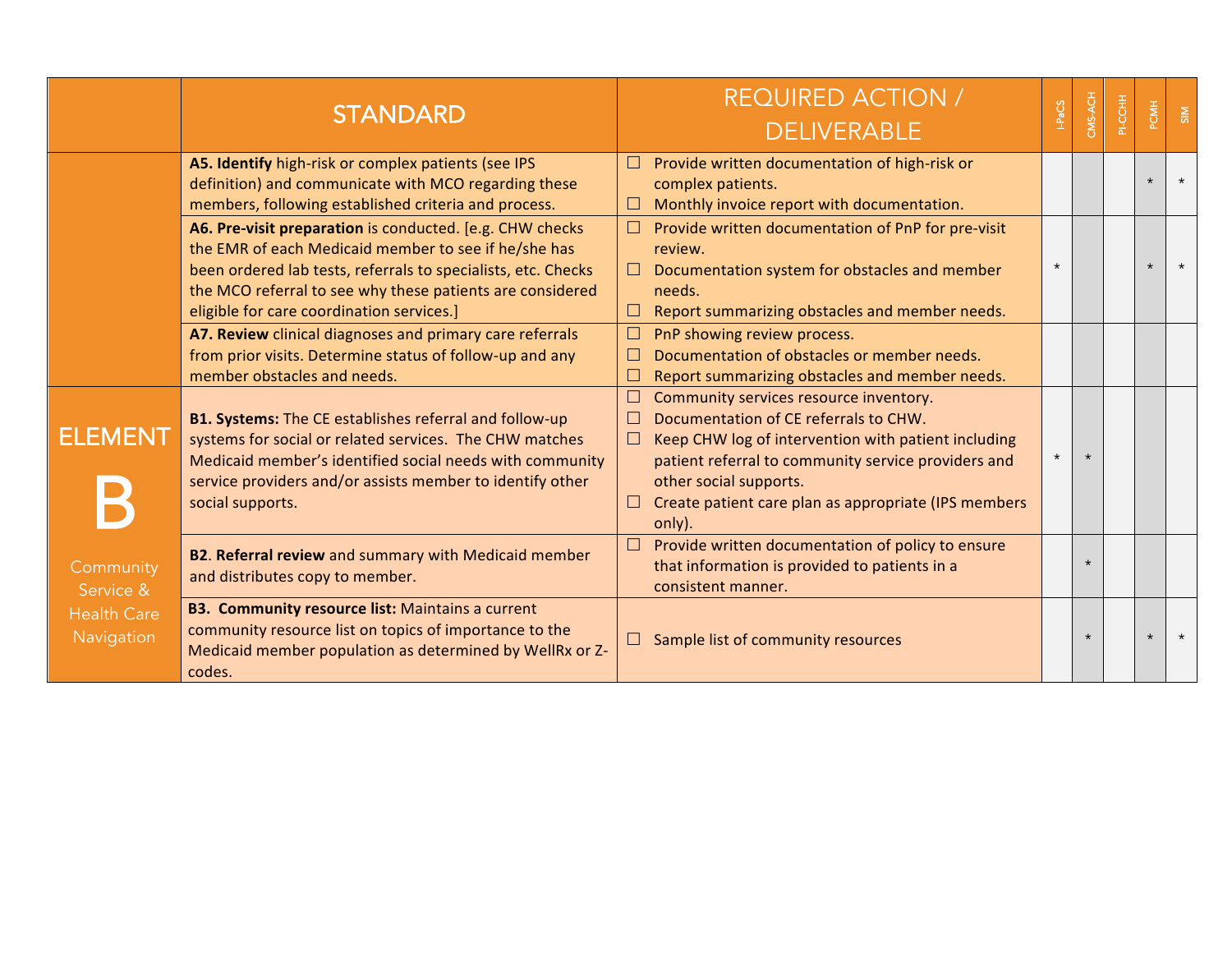I-PaCS: Integrated Primary Care and Community Support| 51

|                                                | <b>STANDARD</b>                                                                                                                                                                                                                                                                                                                               | <b>REQUIRED ACTION /</b><br><b>DELIVERABLE</b>                                                                                                                                           | HPaCS   | CMS-ACH | 동<br>영 | PCMH    | $\frac{8}{5}$ |
|------------------------------------------------|-----------------------------------------------------------------------------------------------------------------------------------------------------------------------------------------------------------------------------------------------------------------------------------------------------------------------------------------------|------------------------------------------------------------------------------------------------------------------------------------------------------------------------------------------|---------|---------|--------|---------|---------------|
| <b>ELEMENT</b>                                 | C1. Documentation: CE documents the follow-up contact<br>with Medicaid member within 2 weeks of member<br>accepting community referral.                                                                                                                                                                                                       | Create community services resource inventory.<br>ш<br>Keep log of contact with member.<br>ப                                                                                              | $\star$ | $\star$ |        |         |               |
|                                                | <b>C2. Results: Documentation of Medicaid member</b><br>connection with community service provider or connection<br>unattained and determined as unresolvable.                                                                                                                                                                                | Keep log of contact with members who accept<br><b>Li</b><br>intervention.<br>Document outcomes of referral in Log of Contact<br>– ⊔<br>Create Care Plan (IPS members only).<br><b>LI</b> |         | $\star$ |        |         |               |
| Follow-up                                      | <b>C3. Contact:</b> When Medicaid member has an appointment<br>with healthcare provider at the clinic, CHW or other clinic<br>staff calls the day before and assesses if patient would like<br>to meet again.                                                                                                                                 | Keep Log of Contact or record review.<br>ப<br>Provide written documentation of PnP regarding<br>⊔ ∶<br>referral and follow-up system.                                                    |         |         |        |         |               |
| <b>ELEMENT</b>                                 | D1. Policy and procedure: CE has policy and procedure<br>(PnP) for documenting Medicaid member's information<br>(name, DOB, race, ethnicity, telephone, address, dates of<br>previous clinical visits, PCP, etc.) if separate from the<br>primary care provider information system. If one system,<br>verifies Medicaid member's information. | Provide written documentation of PnP for<br>ш<br>documentation of patient data.<br>Register patients.<br>ш<br>Keep log of contact or record review.                                      |         |         |        |         |               |
|                                                | D2. Forms and operations: PnPs support documentation of<br>CHW intervention using standard forms and operating<br>procedures. Information must include Medicaid member<br>name, ID, DOB, subscriber ID, CHW name, length of<br>interaction time, nature of interaction, results of<br>interaction, follow-up and resolution.                  | Provide written documentation of PnP to document<br>$\Box$<br><b>CHW</b> interventions.<br>Keep log of contact or record review.                                                         |         |         |        |         |               |
| <b>Documentation</b><br>and Data<br>Collection | D3. Encounters: PnPs support documentation of each<br>encounter with a Medicaid member and possible systemic<br>barriers faced by members                                                                                                                                                                                                     | Provide written documentation of PnP to identify and<br>ш<br>document member barriers.<br>Keep log of contact or record review.<br>$\Box$                                                |         |         |        |         |               |
|                                                | D4. Patient satisfaction: The practice conducts a patient<br>satisfaction survey to evaluate Medicaid member/family<br>experience on at least three categories according to CE<br>approved PnPs.                                                                                                                                              | Provide written documentation of PnP to administer<br>ш<br>patient satisfaction survey.<br>Administer patient satisfaction survey and provide<br>⊔ -<br>summary of survey results.       |         |         |        | $\star$ |               |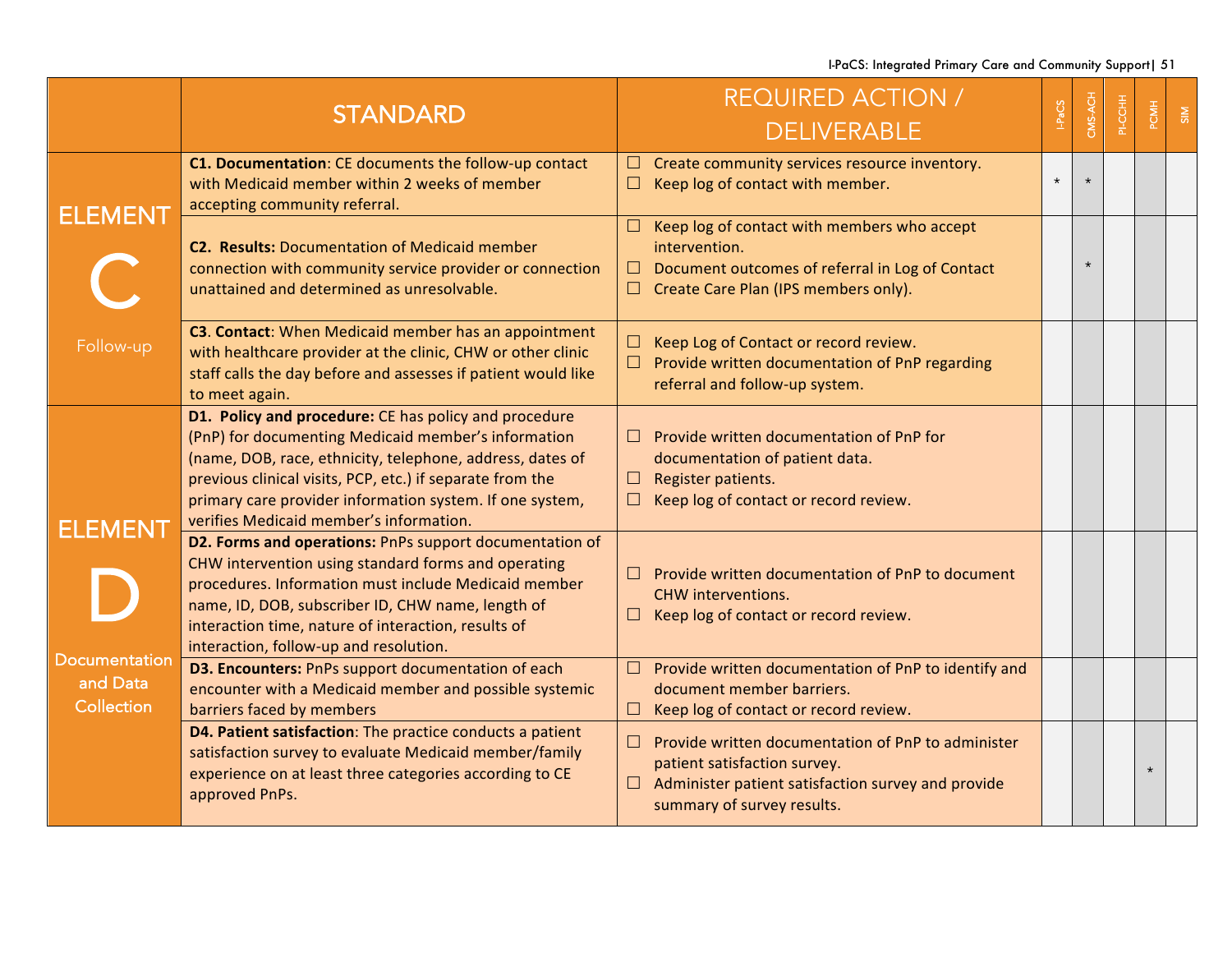|                                                    | <b>STANDARD</b>                                                                                                                                                                                                                                                                                                                                                                                                                      | <b>REQUIRED ACTION /</b><br><b>DELIVERABLE</b>                                                                                                                                                                                                |         | PI-CCHH | PCMH    | $\frac{5}{5}$ |
|----------------------------------------------------|--------------------------------------------------------------------------------------------------------------------------------------------------------------------------------------------------------------------------------------------------------------------------------------------------------------------------------------------------------------------------------------------------------------------------------------|-----------------------------------------------------------------------------------------------------------------------------------------------------------------------------------------------------------------------------------------------|---------|---------|---------|---------------|
| <b>ELEMENT</b><br>Culturally and<br>Linguistically | E1. Race/ethnicity: Assess the racial and ethnic diversity of<br>the Medicaid members.                                                                                                                                                                                                                                                                                                                                               | Provide written documentation of PnP to document<br>n.<br>racial and ethnic self-identification of MCO members<br>$\Box$ Summary of racial and ethnic report.                                                                                 |         |         |         |               |
|                                                    | E2. Language: Assess the language needs of the Medicaid<br>members.                                                                                                                                                                                                                                                                                                                                                                  | Provide written documentation of PnP to assess the<br>$\Box$<br>language needs of MCO members.<br>$\Box$ Summary of language needs report.                                                                                                    |         |         |         |               |
|                                                    | E3. Services: Provide clinically relevant materials and<br>prevention services that meet the language needs of<br>Medicaid.                                                                                                                                                                                                                                                                                                          | $\Box$ Provide written documentation of PnP to provide<br>linguistically appropriate materials to MCO members.<br>Examples of services provided.                                                                                              |         |         |         |               |
| Appropriate<br><b>Services</b>                     | E4. Materials: Provide printed materials in the languages of<br>MCO members.                                                                                                                                                                                                                                                                                                                                                         | $\Box$ Screen shot or supporting documentation.                                                                                                                                                                                               |         |         | $\star$ |               |
|                                                    | F1. Role/scope: CE demonstrates job descriptions and<br>processes that define CHW (and/or other CE staff) that<br>ensure role and scope for comprehensive patient support.                                                                                                                                                                                                                                                           | Provide written documentation of job description.<br>⊔<br>Provide written description of patient flow matrices or<br>$\Box$<br>operational policies for patient support services.                                                             |         |         |         |               |
| <b>ELEMENT</b>                                     | F2. Training: At a minimum, CE will document that CHWs or<br>other CE staff have functional comprehensive patient<br>support knowledge in: prevalent health conditions, mental<br>health disorders, substance use disorders, interviewing<br>techniques, care planning, cultural competency, self-<br>advocacy, self-direction, parent/family engagement, and<br>community-specific resources, data collection and<br>documentation. | $\Box$ Provide written documentation of policy related to<br>CHW training requirement.<br>$\Box$ Create a training schedule.<br>$\Box$ Create HR system for documentation of training.<br>Provide documentation of training curriculum.<br>L. | $\star$ |         |         |               |
| <b>CHW Care</b><br>Coordination<br>Training,       | F3. Supervision: CE provider staff and staff with ties to clinic<br>operations, provide supervision.                                                                                                                                                                                                                                                                                                                                 | $\Box$ Provide written documentation of job description.<br>$\Box$ Provide documentation of org chart outlining<br>supervisory roles.                                                                                                         |         |         |         |               |
| Supervision,<br>and Practice<br>Team               | F4. Check-ins: For CHWs providing comprehensive patient<br>support, one-on-one supervision is provided at least bi-<br>weekly (2x per month).                                                                                                                                                                                                                                                                                        | $\Box$ Provide supervision.<br>$\Box$ Supervisor keeps notes from check-ins and<br>supervisory meetings.                                                                                                                                      |         |         |         |               |
|                                                    | F5. Communication: Having regular CHW team meetings or<br>a structured communication process between CHWs and<br>providers, and among CHWs, regarding identified clinical<br>and social issues.                                                                                                                                                                                                                                      | $\Box$ Provide documentation of PnP regarding regular CHW<br>team meetings and communication.<br>$\Box$ Keep minutes from meetings (at least quarterly)<br>$\Box$ Create and keep agendas from meetings.                                      |         |         |         |               |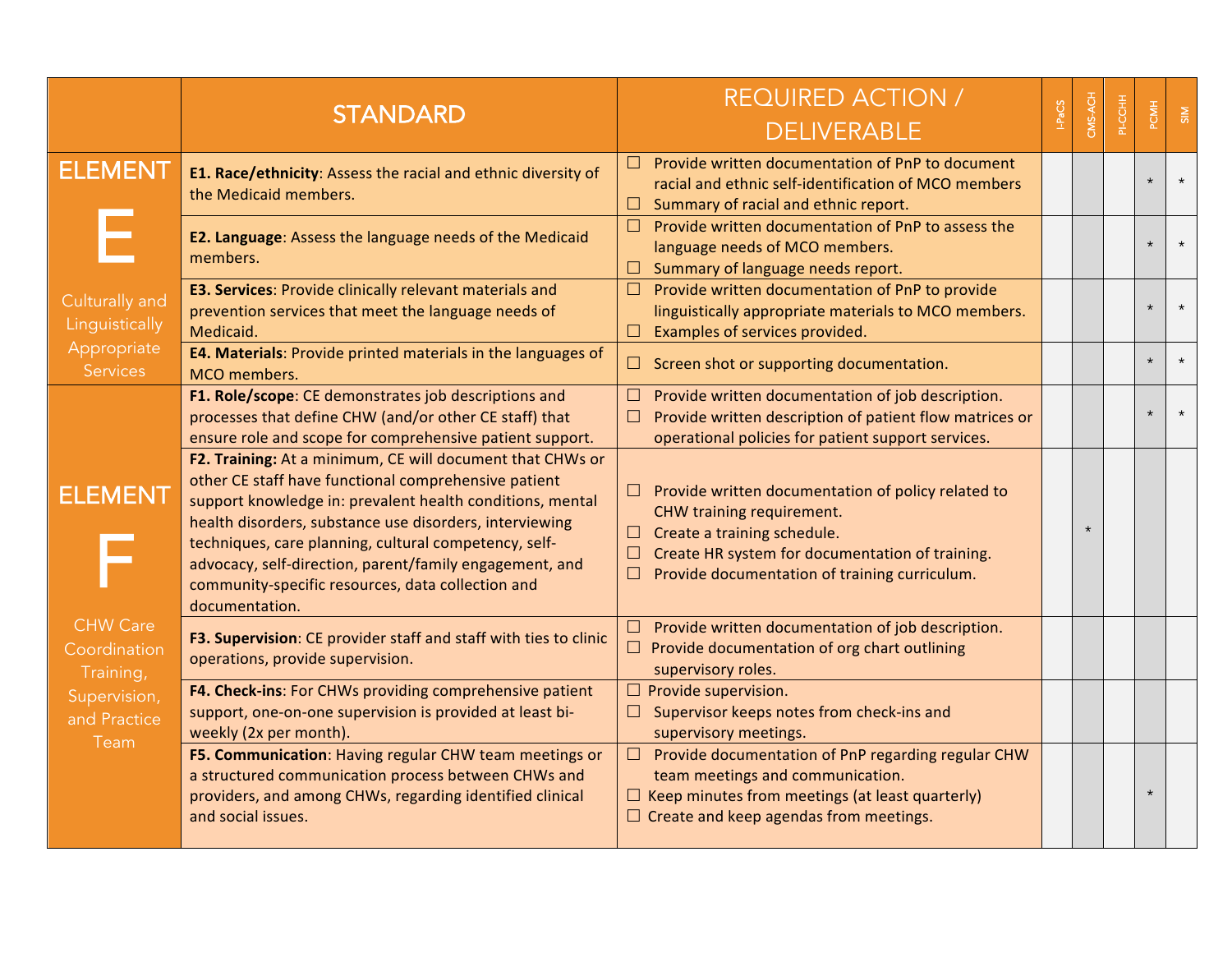## INTENSIVE PATIENT SUPPORT (IPS)

#### CEs providing Intensive Patient Support must meet all standards for Comprehensive Patient Support Elements A-F, PLUS Elements G-I.

*Individuals* who qualify for Intensive Patient Support services must have a) two or more ER visits in last 12 months and identify at least 1 positive on the WellRx, or other social determinant screening tool; b) more than 4 positives on the WellRx or other social determinant screening tool; or c) be referred to the I-PaCS provider by the MCO. CHW intervention may include more intensive follow-up and referral monitoring, home visits, individualized and approved care plans, chronic disease management, case review by MCOs, applying for a broad range of social service assistance, etc.

|                                     | <b>STANDARD</b>                                                                                                                                                                                                | <b>REQUIRED ACTION /</b><br><b>DELIVERABLE</b>                                                                                           | <b>SOR-</b> | CMS-ACH | PI-CCHH | <b>POWH</b> | SIM     |
|-------------------------------------|----------------------------------------------------------------------------------------------------------------------------------------------------------------------------------------------------------------|------------------------------------------------------------------------------------------------------------------------------------------|-------------|---------|---------|-------------|---------|
| <b>ELEMENT</b>                      | G1. Well Rx: Complete initial clinical and SDH assessment<br>(WellRx or Z-codes) within 30 days of referral from MCO.                                                                                          | Complete assessment.<br>ப<br>Place assessment results in patient file.<br>$\Box$<br>Provide documentation of completed assessments.      |             |         |         |             |         |
| C<br>Verification of<br>Eligibility | G2. PCP: Medicaid member's primary care provider's office<br>of record, if known, is contacted to inform provider of<br>involvement with member.                                                               | Keep log of contact or record review                                                                                                     |             |         |         |             |         |
| <b>ELEMENT</b>                      | H1. Monthly follow-up: CHW will follow-up at least<br>monthly with Medicaid member to assess status of social<br>services referral(s), prescription adherence and/ or referrals<br>to specialists or for labs. | Conduct monthly follow-ups.<br>ப<br>Keep log of contact or record review.<br>$\Box$<br>Document results of follow-up contacts.<br>$\Box$ |             |         |         |             |         |
| Referral<br>Follow-up               | H2. Missed appointments: CHW will follow up with<br>Medicaid members who have not kept important<br>appointments.                                                                                              | Keep log of contact or record review.                                                                                                    |             |         |         |             | $\star$ |
| <b>ELEMENT</b>                      | I1. Develop Care Plan: CHW collaborates with<br>patient/family/treatment team to develop individual care<br>plan including goals that are updated at each relevant visit.                                      | Document visit to develop plan of care in log of<br>$\Box$<br>contact.<br>$\Box$ Plan of care is documented in patient record.           | $\star$     |         |         | $\star$     | $\star$ |
| Plan and<br><b>Manage Care</b>      | 12. Share with member: Medicaid member is given a<br>written care plan according to established CE protocols.                                                                                                  | Monthly report or record review.                                                                                                         |             |         |         | $\star$     | $\star$ |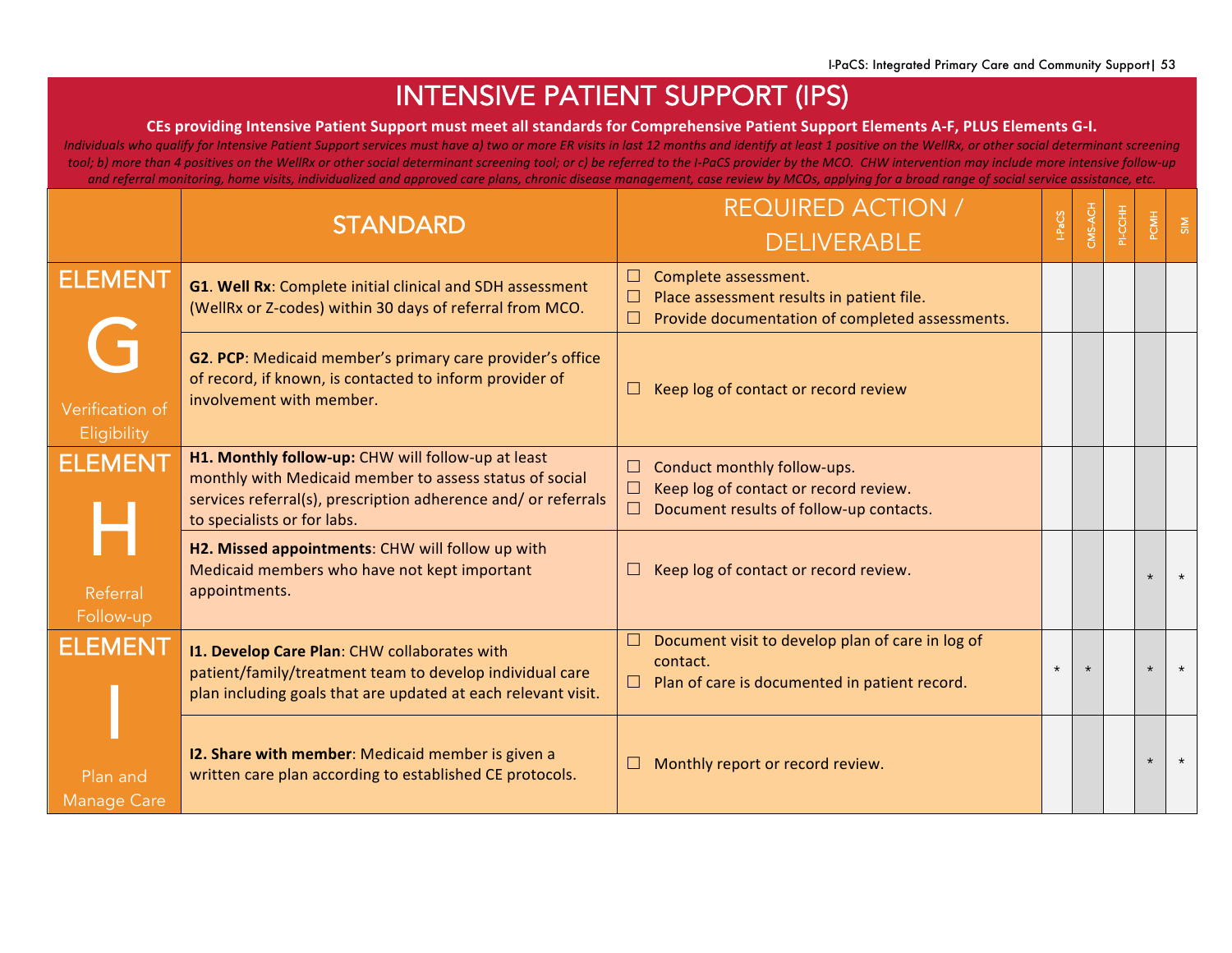| <b>13. Referral: Refers at-risk Medicaid members to</b><br>educational resources to assist in chronic disease self-<br>management and/or other health issues. Provides a list of<br>community resources.                                                                                          | Maintain referral-tracking log.<br>Enter activity into patient record.                                                                                                                   | $\star$ |  | $\star$ |         |
|---------------------------------------------------------------------------------------------------------------------------------------------------------------------------------------------------------------------------------------------------------------------------------------------------|------------------------------------------------------------------------------------------------------------------------------------------------------------------------------------------|---------|--|---------|---------|
| 14. PCP Relationship: Work with Medicaid member to<br>develop an ongoing relationship with their Primary Care<br>Provider by serving on a care team or facilitating access to<br>initial or follow up patient visits and serving as a patient<br>advocate within the CE.                          | Maintain in log.<br>Enter activity into patient record.                                                                                                                                  | $\star$ |  |         |         |
| I5. Services: If CE offers group visits or educational services,<br>the CHW or other CE representative coordinates group<br>visits for members with similar chronic diseases. If not, the<br>CE facilitate access to peer support or other group<br>modalities for care coordination and support. | $\Box$ Create and keep meeting agenda.<br>Take and keep meeting minutes.<br>Create and keep meeting sign-in sheet.<br>Other peer support activities are documented in log of<br>contact. | $\star$ |  |         |         |
| <b>16. Navigation:</b> Medicaid member is educated in navigating<br>health care system (Nurse Advice Line, use of ER, urgent<br>care, etc.) more appropriately.                                                                                                                                   | Maintain log of contact or record review.<br>⊔<br>Maintain CHW intervention log.                                                                                                         | $\star$ |  |         |         |
| 17. Utilization: Medicaid member is educated on best way to<br>utilize their PCP, SPC, Urgent Care facilities and other<br>condition management programs.                                                                                                                                         | Maintain log of contact or record review.                                                                                                                                                |         |  |         |         |
| I8. Monitoring: Plan of Care is developed in collaboration<br>with Medicaid member, MCO and CHW including goals that<br>are updated at each relevant visit.                                                                                                                                       | Complete and have patient sign Plan of Care.<br>Place copy of care plan in patient record<br>ப                                                                                           |         |  | $\star$ | $\star$ |
| 19. Review goals: Meet with MCO to review and determine<br>if Medicaid member has successfully met established goals<br>in Plan of Care at the end of 180 days.                                                                                                                                   | Maintain log of contact or record review.                                                                                                                                                | $\star$ |  |         |         |
| 110. Report to MCO on Plan of Care including but not<br>limited to the Medicaid member's progress and barriers and<br>solutions to member's care.                                                                                                                                                 | Maintain log of contact or record review.                                                                                                                                                |         |  |         |         |
| 111. Duration of services: Continue to see Medicaid<br>members until such time as the member is no longer eligible<br>to receive services; refuses services; us unable to be<br>contacted; has successfully met Plan of Care goals; or is<br>unwilling or unable to comply with Plan of Care.     | Maintain log of contact or record review.                                                                                                                                                |         |  |         |         |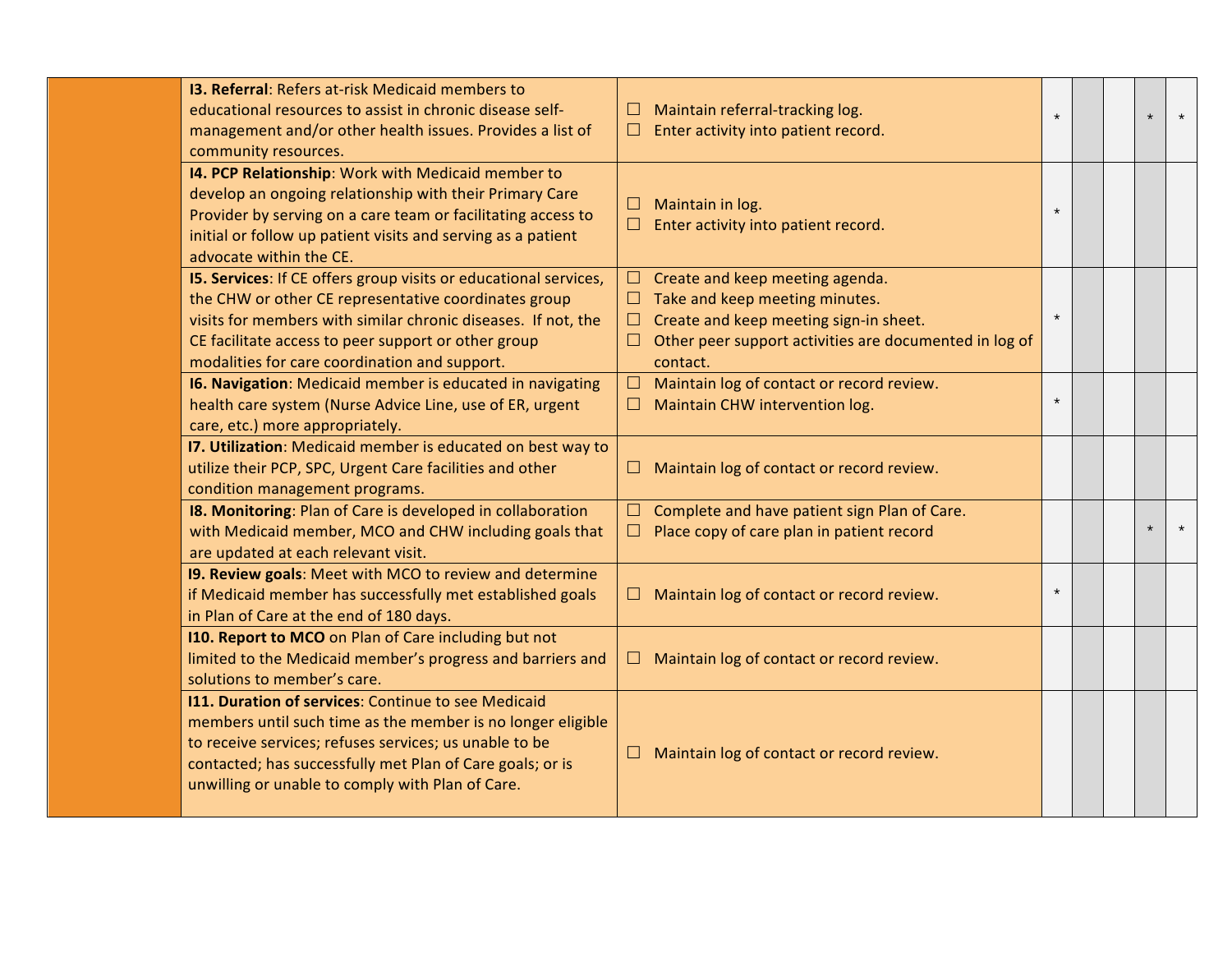I-PaCS: Integrated Primary Care and Community Support| 55

|                                                             | <b>STANDARD</b>                                                                                                                                                | <b>REQUIRED ACTION /</b><br><b>DELIVERABLE</b>                                                                                                                                                                                                        | CMS-ACH | PI-CCHH | PCMH    | $\frac{5}{5}$ |
|-------------------------------------------------------------|----------------------------------------------------------------------------------------------------------------------------------------------------------------|-------------------------------------------------------------------------------------------------------------------------------------------------------------------------------------------------------------------------------------------------------|---------|---------|---------|---------------|
| <b>ELEMENT</b>                                              | J1. Role/scope: Define CHW role and scope for the Intensive<br>Patient Support services for both clinical and nonclinical<br>team members.                     | Provide written documentation of job description.<br>$\Box$<br>Provide written documentation of PnP for reporting.                                                                                                                                    |         |         |         |               |
|                                                             | J2. Training: At a minimum, Level 3 CHWs shall have<br>functional knowledge in all the comprehensive patient<br>support areas.                                 | Provide written documentation of policy related to<br>$\mathbf{r}$<br>CHW training requirement.<br>Provide documentation of training curriculum.<br>$\Box$<br>Create a training schedule.<br>$\Box$<br>Create HR system for documentation of training |         |         | $\star$ |               |
|                                                             | J3. Supervision is provided by CE staff with ties to primary<br>care operations and providers.                                                                 | Provide written documentation of job description.<br>$\mathbf{I}$<br>$\Box$ Provide documentation of org chart.                                                                                                                                       |         |         |         |               |
| <b>CHW Training,</b><br>Supervision<br>and Practice<br>Team | J4. Check-ins: For CHWs providing Intensive Patient<br>Support, one-on-one supervision is provided at least bi-<br>weekly (2x per month).                      | $\Box$ Provide supervision.<br>Supervisor keeps notes from check-ins and<br>$\Box$<br>supervisory meetings.                                                                                                                                           |         |         |         |               |
|                                                             | J5. Communication: Having regular CHW team meetings or<br>a structured communication process between CHWs and<br>providers regarding identified social issues. | $\Box$ Provide documentation of PnP regarding regular CHW<br>team meetings and communication. Keep minutes<br>from meetings (at least quarterly)<br>$\Box$ Create and keep agendas from meetings.                                                     |         |         |         |               |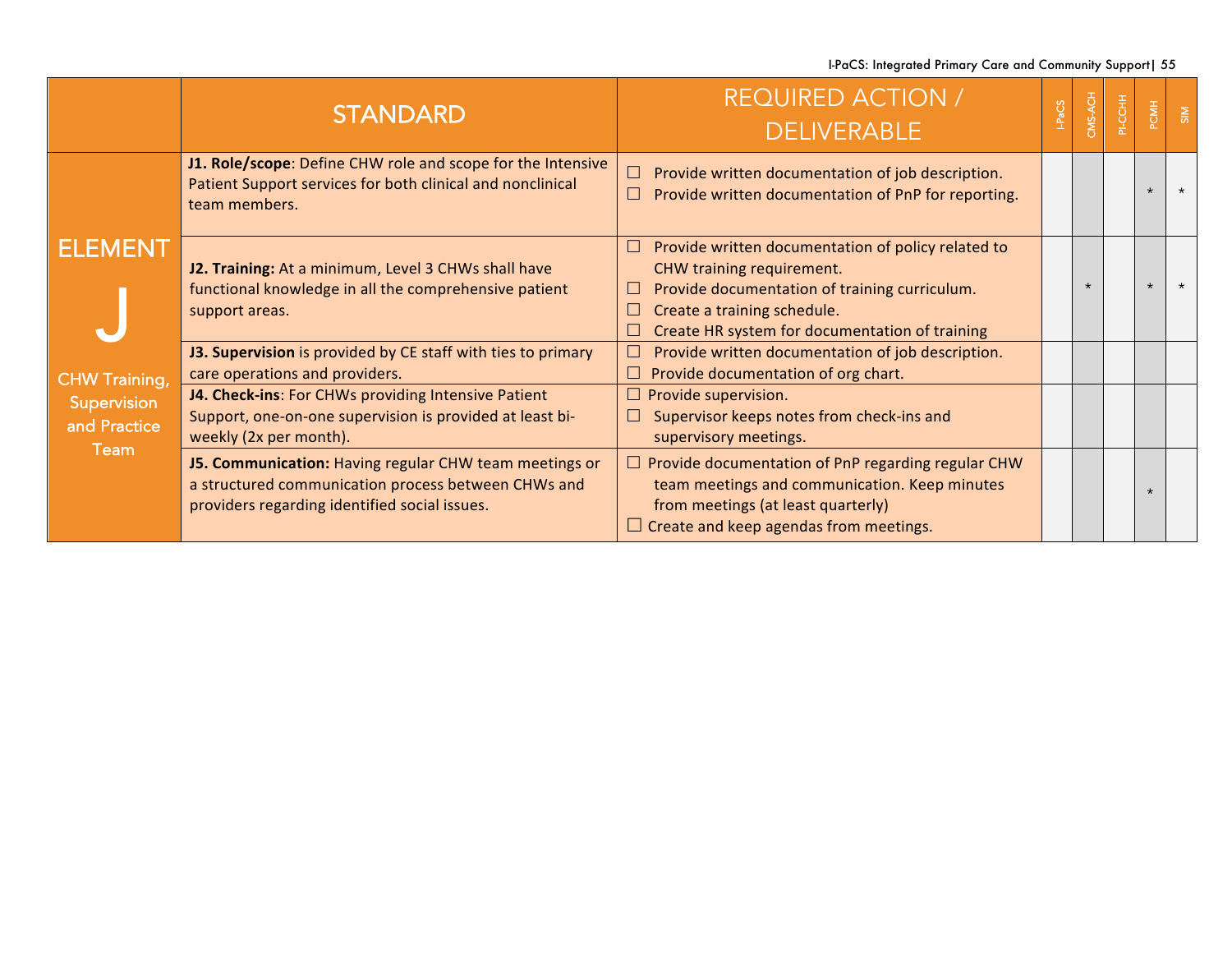| <b>Community Health Improvement Strategy (CHIS)</b> |                                                                                                                                                                                                                                                                                                                                                                                                                                                                                                                                                                                                                                                                                                                                                                |                                                                                                                                                                                                                                                                                                                                                                                    |         |         |         |      |               |  |  |  |
|-----------------------------------------------------|----------------------------------------------------------------------------------------------------------------------------------------------------------------------------------------------------------------------------------------------------------------------------------------------------------------------------------------------------------------------------------------------------------------------------------------------------------------------------------------------------------------------------------------------------------------------------------------------------------------------------------------------------------------------------------------------------------------------------------------------------------------|------------------------------------------------------------------------------------------------------------------------------------------------------------------------------------------------------------------------------------------------------------------------------------------------------------------------------------------------------------------------------------|---------|---------|---------|------|---------------|--|--|--|
|                                                     | <b>STANDARD</b>                                                                                                                                                                                                                                                                                                                                                                                                                                                                                                                                                                                                                                                                                                                                                | <b>REQUIRED ACTION /</b><br><b>DELIVERABLE</b>                                                                                                                                                                                                                                                                                                                                     | PaCS    | CMS-ACH | PI-CCHH | PCMH | $\frac{8}{3}$ |  |  |  |
| <b>ELEMENT</b><br>Community<br><b>Assessment</b>    | K1. Social needs: Contracting Entity (CE) works with Health<br>Council, or other community health planning entity, to<br>conduct an assessment of Medicaid patient health and<br>social needs that includes inquiry, analysis and action.<br>Inquiry: Collect data from Medicaid patients and how needs<br>relate to a community-wide perspective<br>Analysis: Analyze trends within the data and establish<br>priorities for health interventions, bearing in mind that any<br>intervention must be appropriate to Medicaid members<br>within the context of the particular community.<br>Action: A written action/work plan and updates on the<br>interventions. Communications with the community take<br>place to ensure outcomes are satisfactory to all. | Summary of Medicaid members' socials needs are<br>⊔<br>shared with community<br>Community assessment is conducted incorporating<br>$\Box$<br>Medicaid members' social needs.<br>Provide written documentation of time-framed and<br>$\Box$<br>prioritized action/work plan and strategies.<br>Provide monthly updates included with MCO invoices<br>$\Box$<br>for I-PaCS payments. |         |         |         |      |               |  |  |  |
|                                                     | K2. Health needs: CE works with Health Council or related<br>entity to conduct a community assessment of health<br>equity/disparities. Assessment to include key factors<br>impacting the health of Medicaid patients OR CE works with<br>Health Council or related entity to conduct a comparative<br>analysis of health status indicators to determine health<br>disparities between Medicaid eligible individuals to<br>determine health disparities.                                                                                                                                                                                                                                                                                                       | Identify population health data sources.<br>⊔<br>Identify key equity issues for the community.<br>$\Box$                                                                                                                                                                                                                                                                           | $\star$ |         |         |      | $\star$       |  |  |  |
|                                                     | K3. Grassroots efforts: CE demonstrates CHW or other CE<br>representative's participation in grassroots efforts to<br>address social issues that affect the health of Medicaid<br>community members. If participation is not by CHW, CE<br>must demonstrate how information is shared with CHWs<br>and providers.                                                                                                                                                                                                                                                                                                                                                                                                                                              | $\Box$ Create and keep meeting agendas.<br>Take and keep meeting minutes.<br>$\Box$<br>Keep sign in sheets.<br>$\Box$<br>Create community action plans.<br>$\Box$<br>Keep plan updates.<br>$\Box$<br>$\Box$<br>Keep meeting logs.<br>Document communication between CE representative<br>□<br>(if applicable), CHWs and providers.                                                 |         |         |         |      | $\star$       |  |  |  |